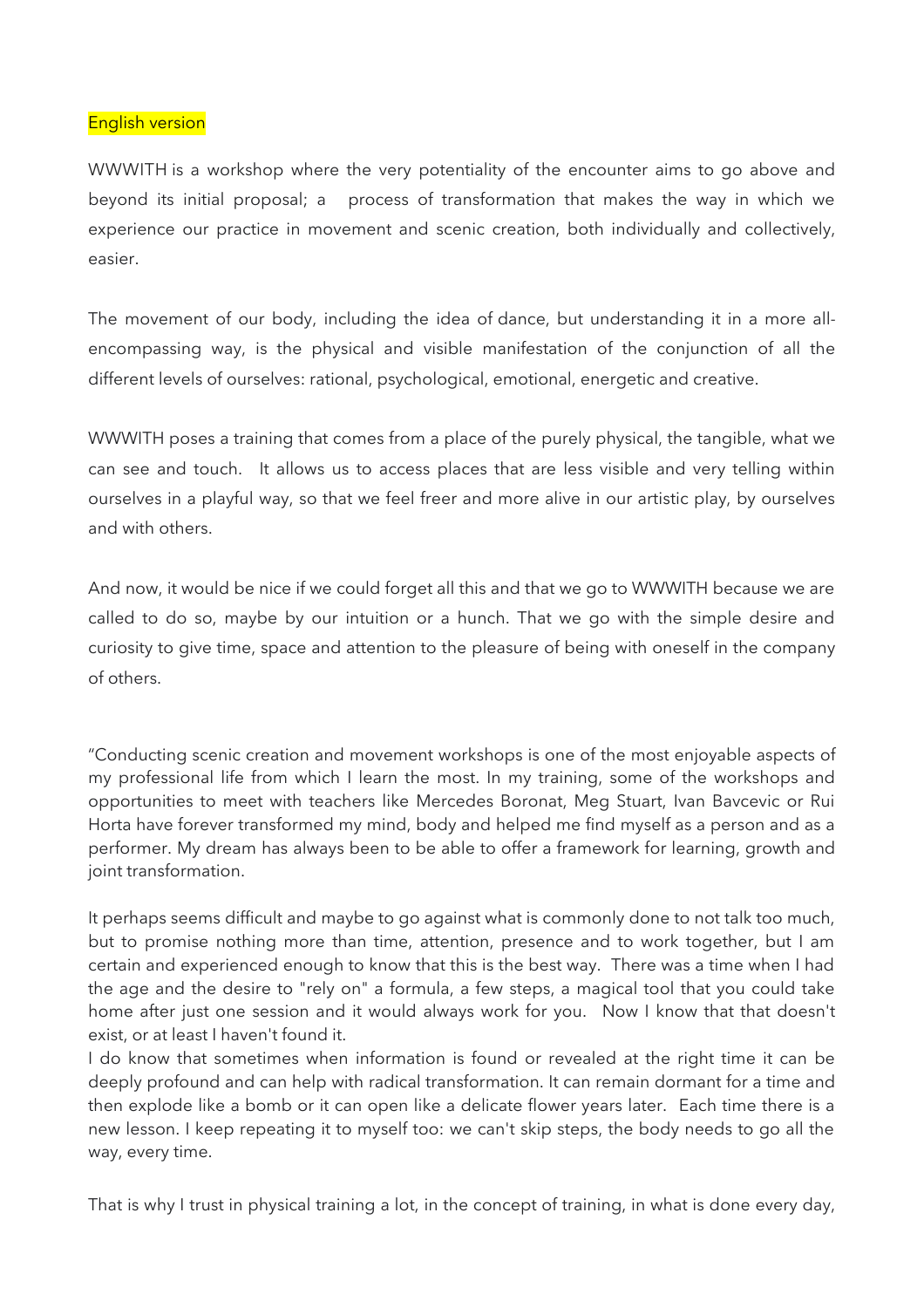as a key to access the exceptional, the different and to allow what is revealed to happen. Sometimes it is just a fleeting flash and immediately all the connections, systems and intelligences are activated.

Therefore, I have never put myself in the position of teacher, but I do assume the responsibility of leading the process. I do it with the same approaches that continue to challenge me every day.

How wonderful it is to feel that it is never done, that you never reach port and yet the journey does not tire or bore you. To give yourself time, patience and to develop a deep, genuine taste and love for the work. To have very little or no anxiety to discover or achieve anything, doing things as well as you can for the simple pleasure of doing them well. That could be the proposal.

Patience.

Each group will find their own intelligence and the best way to organize themselves in each moment. I ask myself many questions about how the journey will be now, but I know that we will find out, that we will learn new things and that we will continue to touch and hug each other in unexpected and surprising ways.

Looking forward to meeting you in July 2022 "

*Guillermo Weickert*

## **WWWITH**

Two concepts:

"WWW" stands for World Wide Web and represents the interconnection system of all the spaces of the network of networks where we can interact and exchange information.

"With" is the English translation of the preposition "con", three letters that in Spanish have an incredible number of functions, such as:

-indicate that a person accompanies another or that they something together -that two objects or two phenomena are paired or occur at the same time -the instrument, the material or the medium, physical or immaterial, that is used to do something -some characteristic or quality of an object or a person -It also indicates the way in which an action occurs or the cause or reason why something

happens.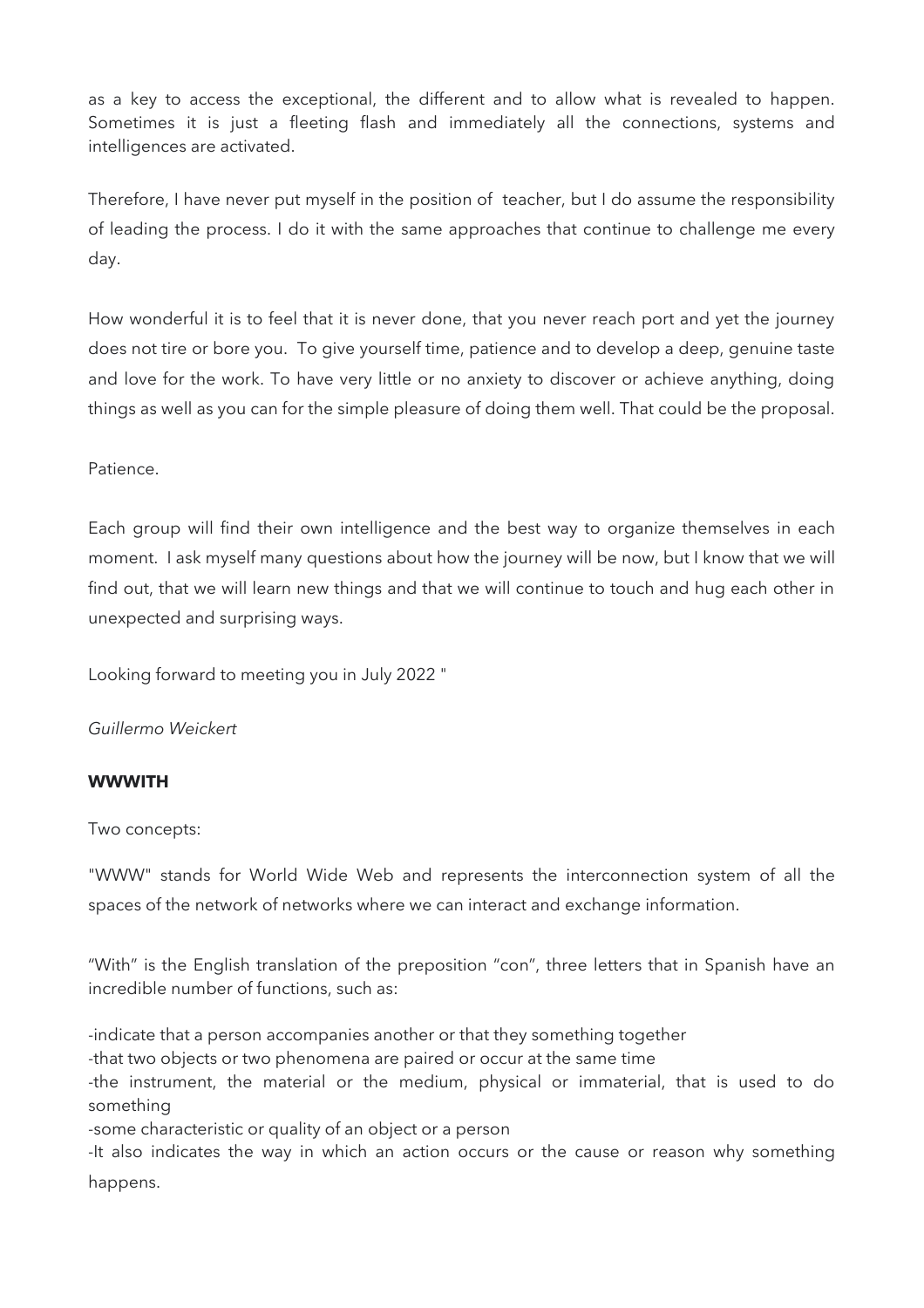The association of these two concepts opens up a world of suggestion around my approach to contemporary scenic creation, what I like and what I am most interested in about it. It also suggests what I like to create and propose in my training workshops:

- Circulation and transmission of information that I consider relevant and powerful to improve, stimulate, inspire and ignite our desire for expression, creation and communication around the performing arts and movement.
- The possibility of delving into some aspects, which involve movement that advances vertically and with a rather slow pace, and, at the same time, creating endless horizontal interrelationships that create new narratives with incredible speed and lightness.
- The celebration of the encounter with the other(s)... the enjoyment of shifting attention and intention away from ourselves, to be able to find in difference, in otherness, in what is not the same, that creative energy in which 1+1 begins to be more than two. The necessary condition, the human right, in which dance and theater are only material expressions for something greater to happen. The encounter with the other always dynamizes, unlocks, inspires and frees oneself from excess responsibility and control.

## **WWWITH**

It is a moment of abandon, to go beyond "what to do", "what we have to learn", giving space for "something else" to come to meet us.

The movement of our body, including the idea of dance, but understanding it in a more allencompassing way, is the physical and visible manifestation of the conjunction of all the different levels of ourselves: rational, psychological, emotional, energetic, creative...

WWWITH poses a training that comes from a place of the purely physical, the tangible, what we can see and touch. It allows us to access places that are less visible and very telling within ourselves in a playful way, so that we feel freer and more alive in our artistic play, by ourselves and with others.

The objective of this workshop is to give time and attention to the re-sensitization of our body, train and awaken stage awareness and promote constant flow of energy, inspiration, emotions and information. In short, train our ability to play, transform and use our resources for stage play. For this we will use the non-conscious movement of our spine, contact, somatic practice exercises, dance, physical theater practices and as well as guided improvisation.

I have thought of and designed this workshop, based on the experience of my last 25 years as a